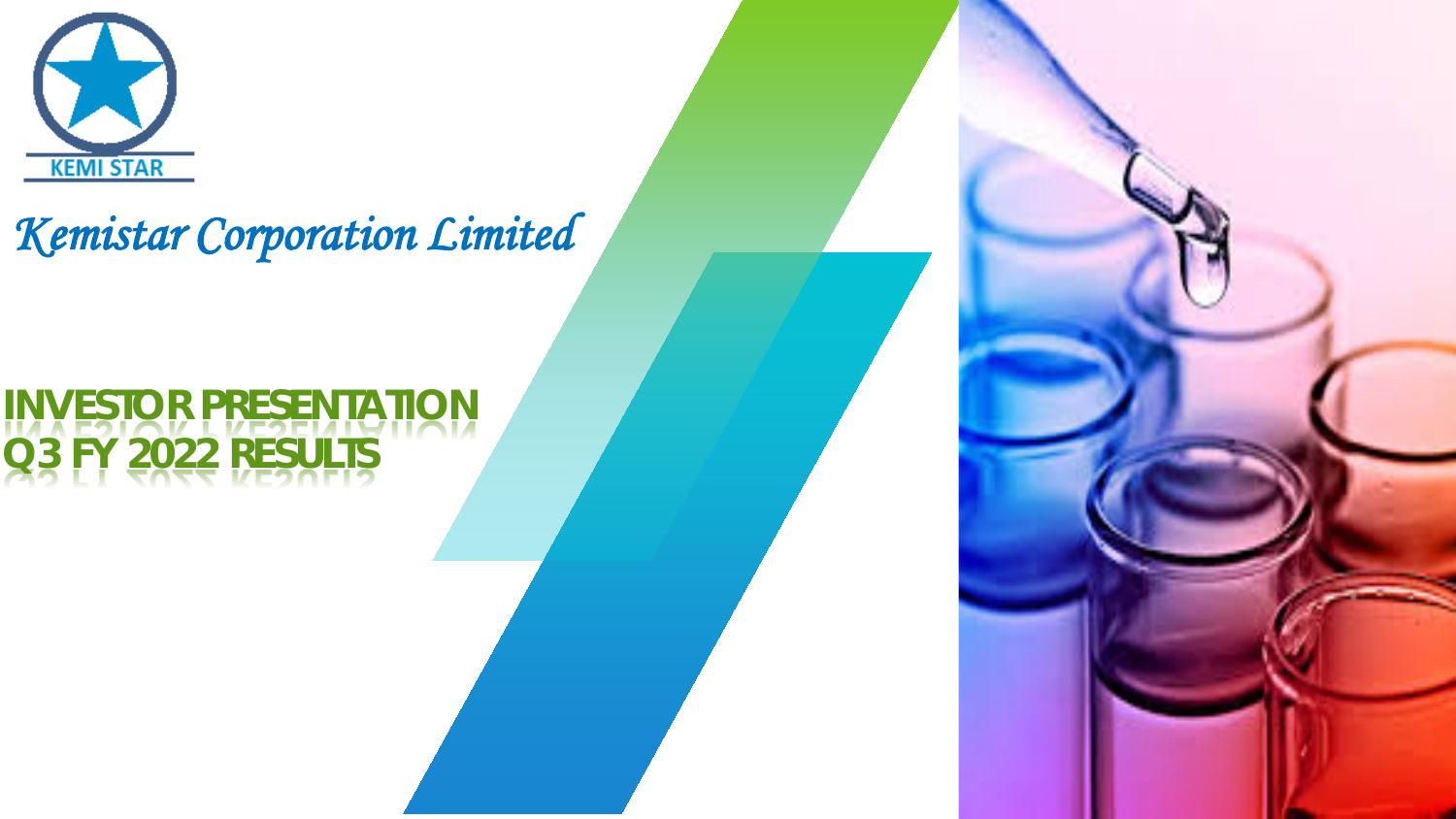#### **Disclaimer**



This presentation has been prepared by Kemistar Corporation Limited (the "Company"/"we"/"our") and is general background information about the Company's activities at the date of this presentation. This is solely for information purpose and do not constitute any advice or a recommendation to investors or potential investors in respect of the holding, purchasing or selling of securities or other financial instruments and does not take into account any investor's particular objectives.

The document contains certain words and statements which create an expressions that are "forwardlooking statements" like hope, believe, future growth etc. These statements are not guarantees of future performance and undue reliance should not be placed on them. Actual results may differ materially from any projections of future performance or result expressed or implied by such forwardlooking statements due to certain risks or uncertainties, changes in the market, policy changes, volatility of income etc. As a result, actual future gains, losses or impact on net income could materially differ from those that have been estimated.

The Company may, make additional written and oral forward-looking statements, including statements contained in the Company's filings with SEBI and the Stock Exchanges and reports to shareholders as and when required. The Company does not undertake to update any forward-looking statements that may be made from time to time by or on behalf of the Company, to reflect events or circumstances after the date thereof.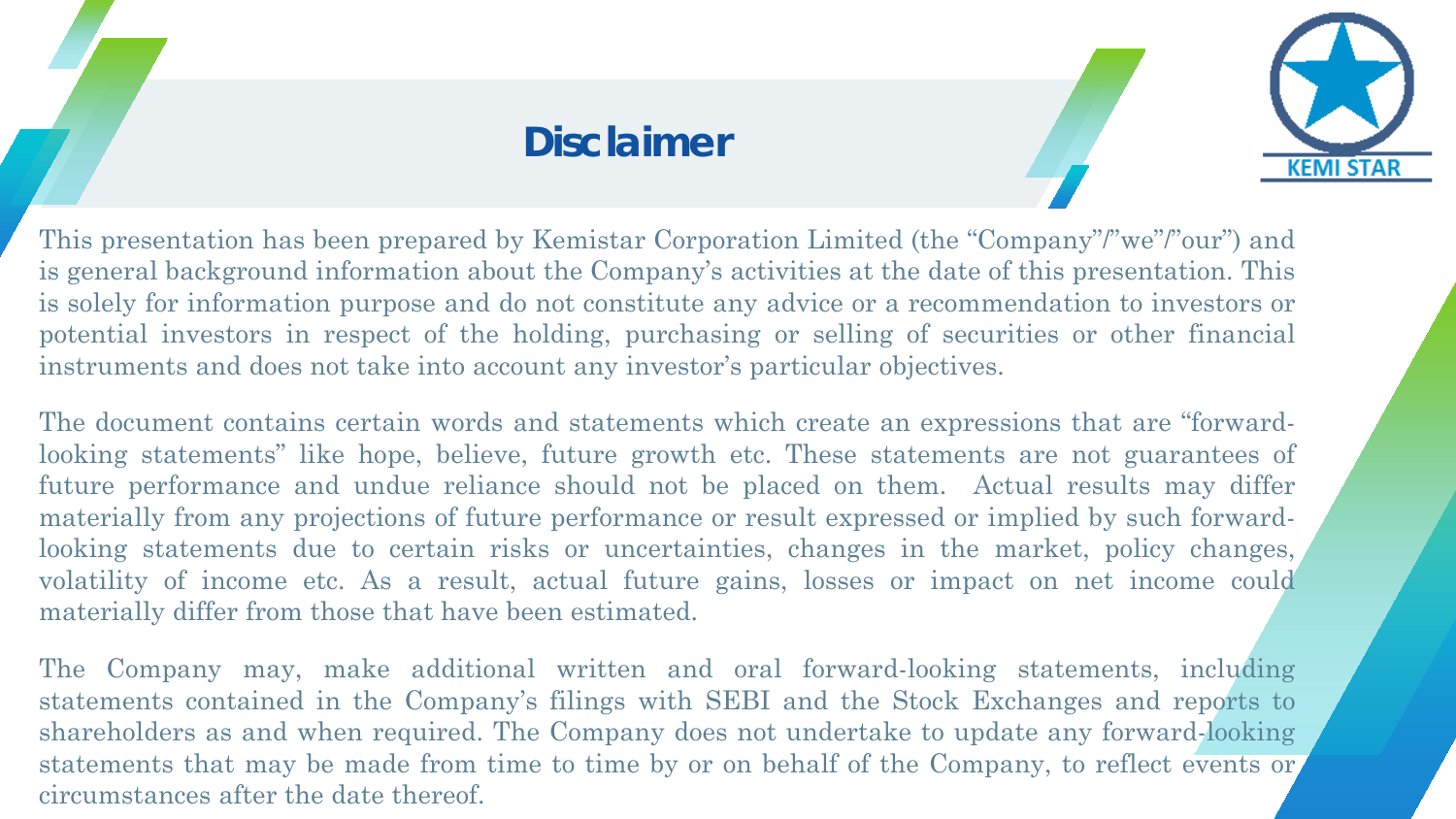### **Company Profile**



- ▰ **The company is into the business of Colors, Agro Chemicals and Speciality Chemicals since last 26 years.**
- ▰ **The company is promoted by Late Mr. Parshottambhai Patel and Mr. Ketankumar Patel.**
- ▰ **Initially started with the business of Colors and pigments, gradually the company also entered into the businesses of Pigments, speciality chemicals, agro chemicals, raw materials and chemical intermediate like PNTOSA, DNSDA, DASDA (coming soon) and allied Products.**
	- ▰ **The company has its business clients across the globe from African countries, Turkey, USA, Mexico, Columbia etc.**
	- ▰ **The Company has its state of Art Facility including manufacturing unit by subsidiary in Dahej in the state of Gujarat.**
- ▰ **K.P International Private Limited is the Subsidiary Company of Kemistar Corporation Limited.**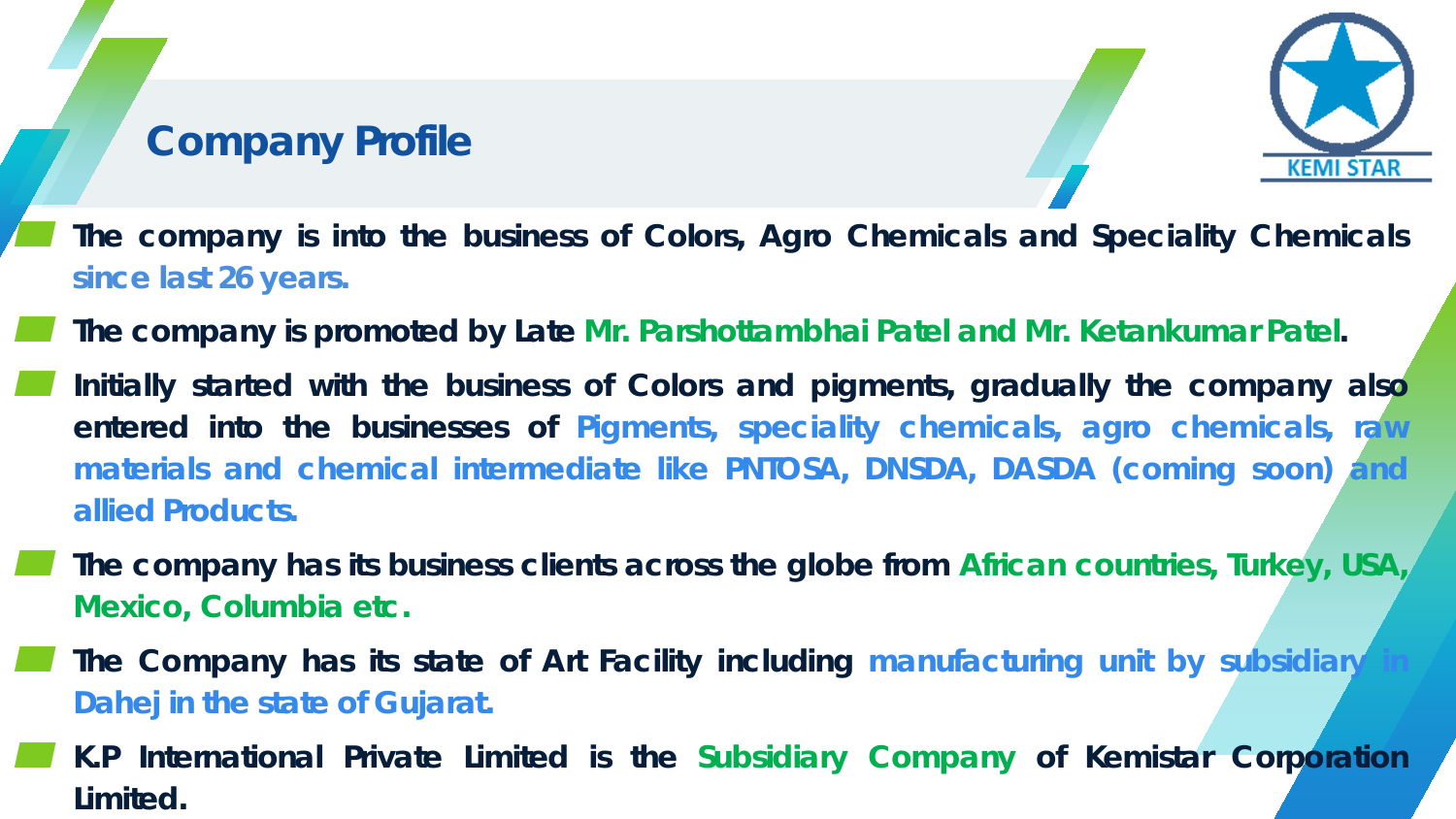#### **Company Overview**



- The company currently has its registered office at Ahmedabad.
- □ The company vide its subsidiary company K.P. INTERNATIONAL PRIVATE LIMITED is having an industrial project at **GIDC Dahej**.
- $\Box$  The promoters, in order to expand its manufacturing capacities and thereby grow the business, beyond the existing limits, have proposed to set up a **manufacturing plant** at the said place.
- Foreseeing the said project, the company has also acquired various **licenses** and **environmental clearances** for various chemical intermediates, pigments etc, proposed to be manufactured over the said facility.
- On account of project of expansion, company remains committed to its **long term plan and strategy.**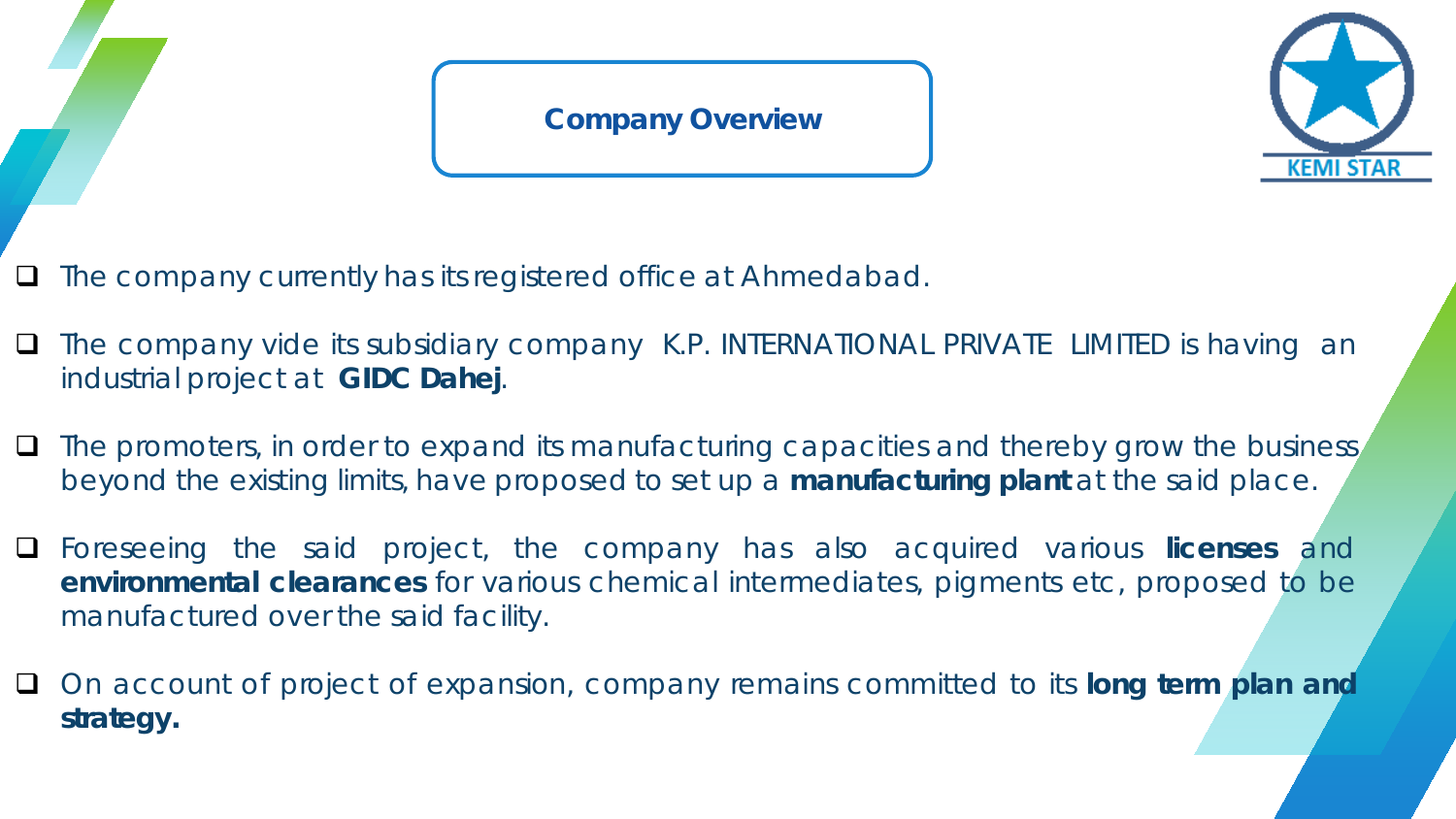# MANUFACTURING FACILITIES



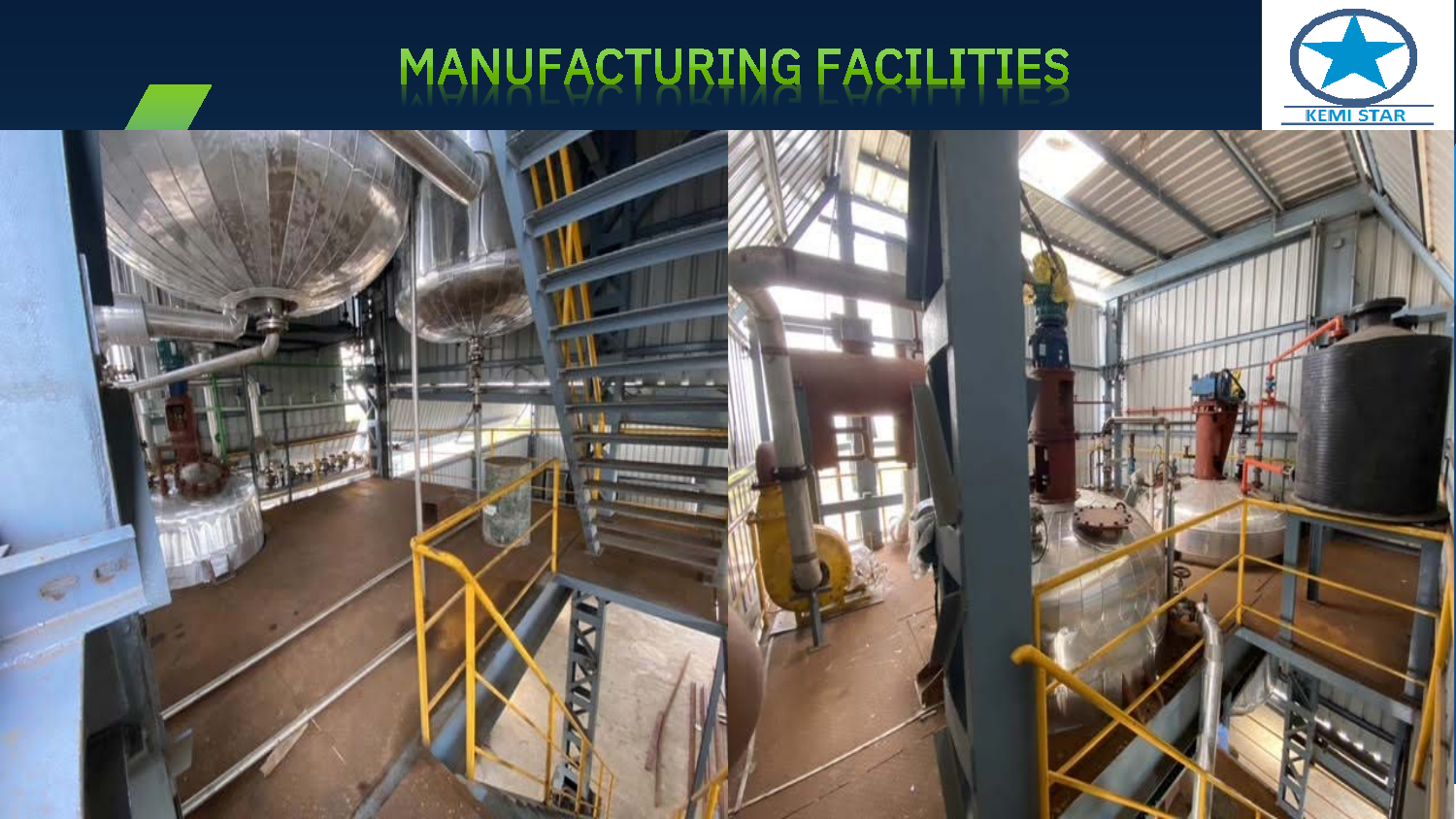## **Q3 Highlights Standalone Financials**



#### **(Amt in Lakhs)**

|                 | 3rd Quarter<br>$(2021 - 22)$ | 3rd Quarter<br>$(2020-21)$ | YoY %   |
|-----------------|------------------------------|----------------------------|---------|
| <b>Turnover</b> | 79.99                        | 95.24                      | (16.01) |
| <b>EBITDA</b>   | 8.53                         | 3.86                       | 120.98  |
| <b>PAT</b>      | 5.69                         | 1.36                       | 318.38  |
| <b>EPS</b>      | 0.05                         | 0.01                       | -       |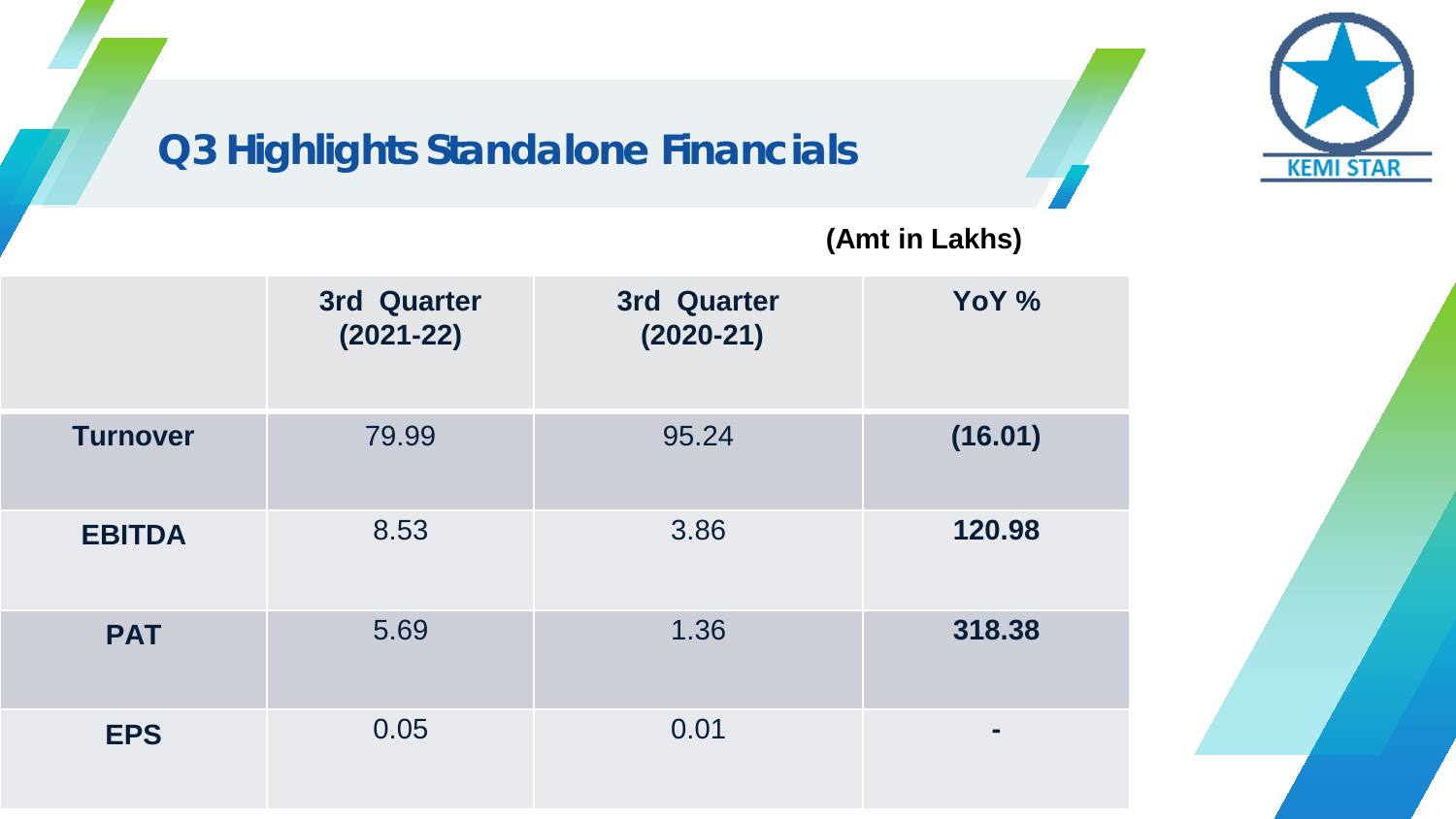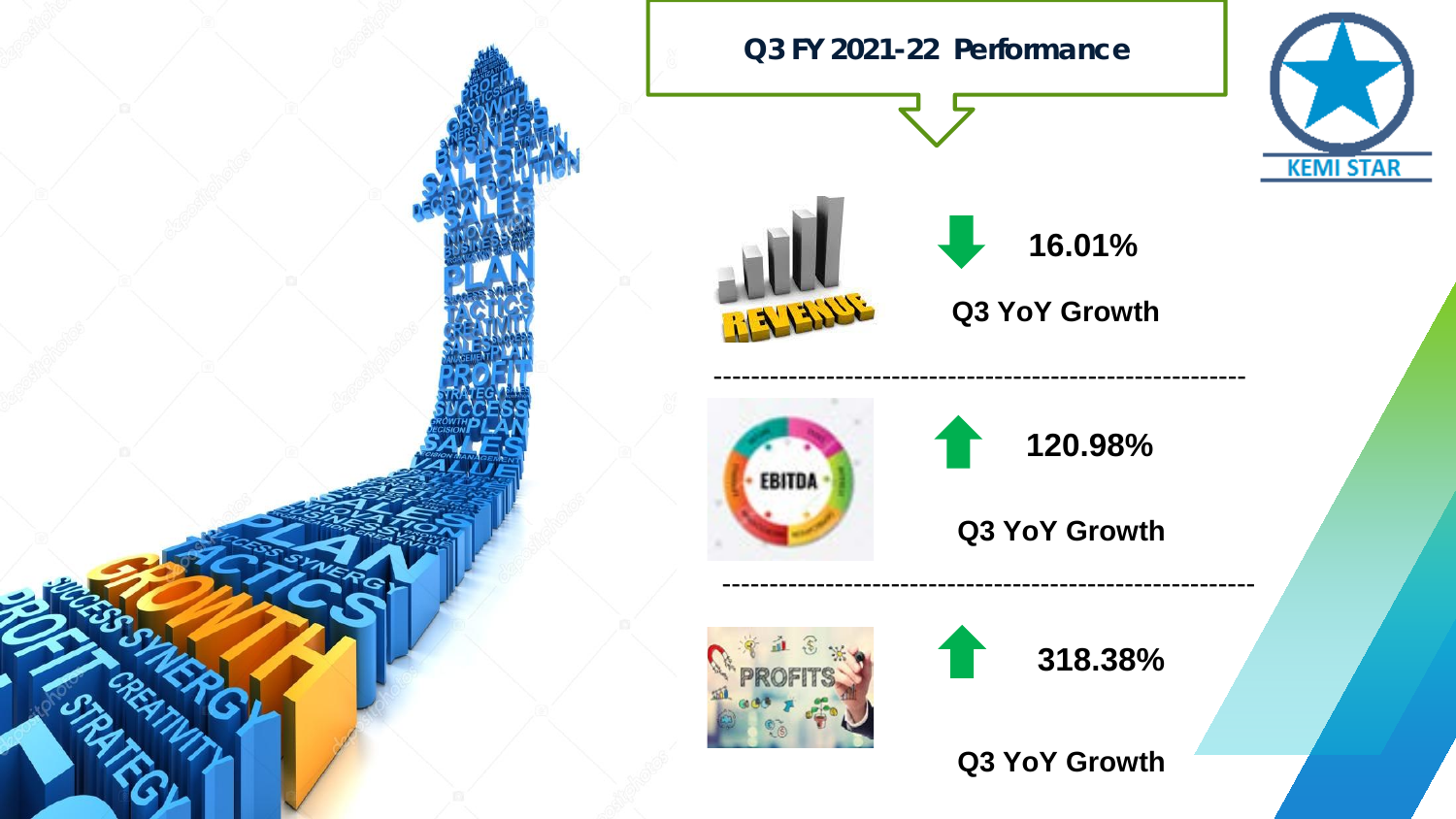## **Q3 Highlights of Consolidated Financials**



|                 | 3rd Quarter<br>$(2021 - 22)$ | 3rd Quarter<br>$(2020-21)$ | YoY %   |
|-----------------|------------------------------|----------------------------|---------|
| <b>Turnover</b> | 235.10                       | 302.43                     | (22.26) |
| <b>EBITDA</b>   | 25.94                        | 28.34                      | (8.47)  |
| <b>PAT</b>      | 11.01                        | 13.52                      | (18.57) |
| <b>EPS</b>      | 0.10                         | 0.13                       |         |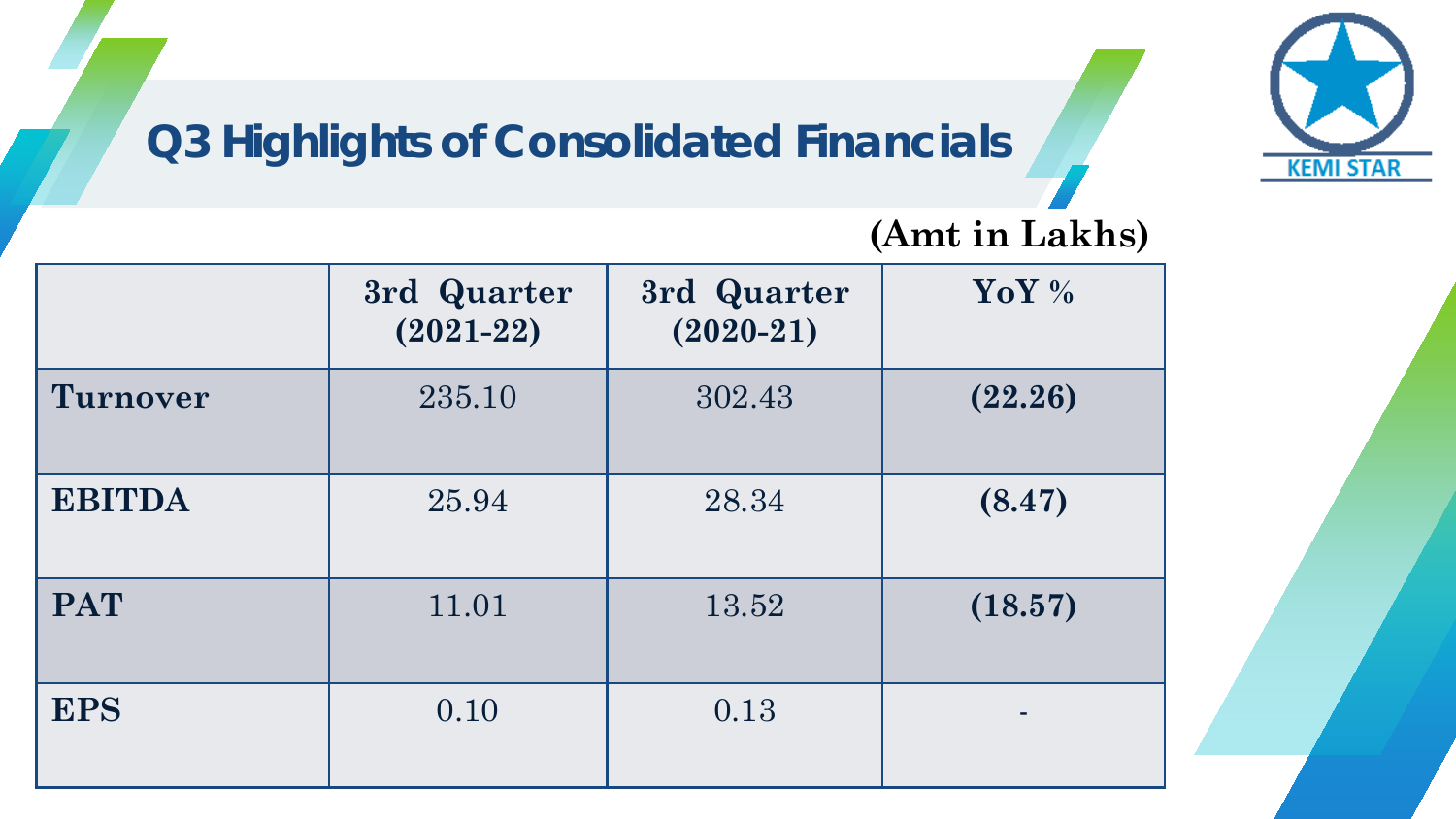# **Consolidated Financial Statement**



**(Amt in Lakhs)**

| <b>Particulars</b>             | <b>Quarter Ended</b> |            |                          |  |
|--------------------------------|----------------------|------------|--------------------------|--|
|                                | 31.12.2021           | 31.12.2020 | YoY                      |  |
| <b>Revenue from Operations</b> | 234.51               | 299.88     | (21.80)                  |  |
| <b>Other Income</b>            | 0.59                 | 2.55       | (76.86)                  |  |
| <b>COGS</b>                    | 161.26               | 236.2      | (31.73)                  |  |
| <b>Expenses</b>                | 47.9                 | 37.89      | 26.42                    |  |
| <b>EBITDA</b>                  | 25.94                | 28.34      | $-8.48$                  |  |
| <b>EBITDA Margin</b>           | 11.06                | 9.45       | $\overline{\phantom{a}}$ |  |
| <b>Depreciation</b>            | 12.54                | 13.41      | (6.49)                   |  |
| <b>EBIT</b>                    | 13.40                | 14.93      | (10.26)                  |  |
| <b>Taxes</b>                   | 2.39                 | 1.42       | $\overline{\phantom{a}}$ |  |
| <b>PAT</b>                     | 11.01                | 13.52      | (18.57)                  |  |
| <b>PAT Margin</b>              | 4.69                 | 4.51       |                          |  |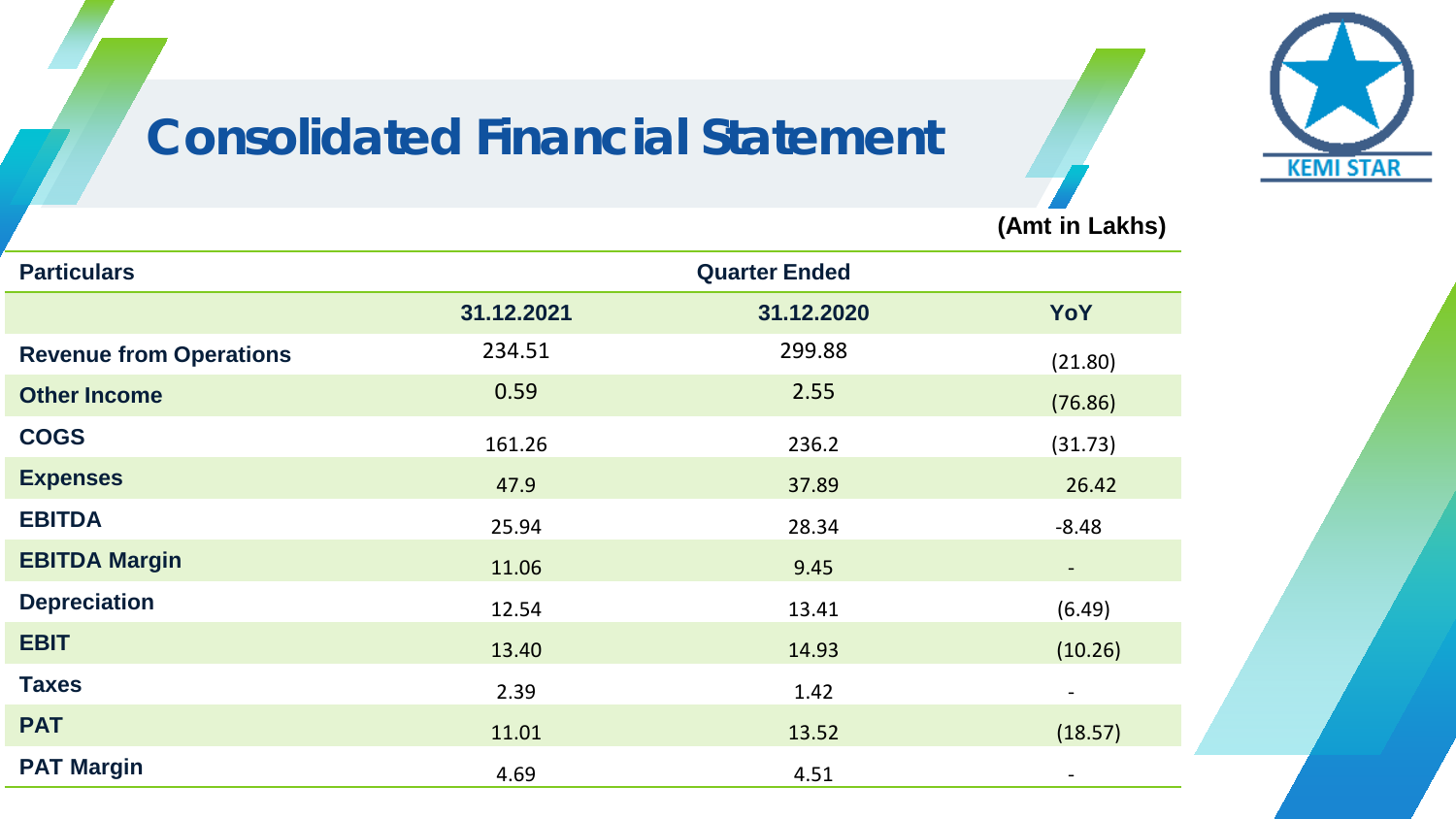





**Positive EPS**



**Increase in Export Revenue**



**Consumer Enlargement**

**Expansion of Production Capacity**

**Debt free Company**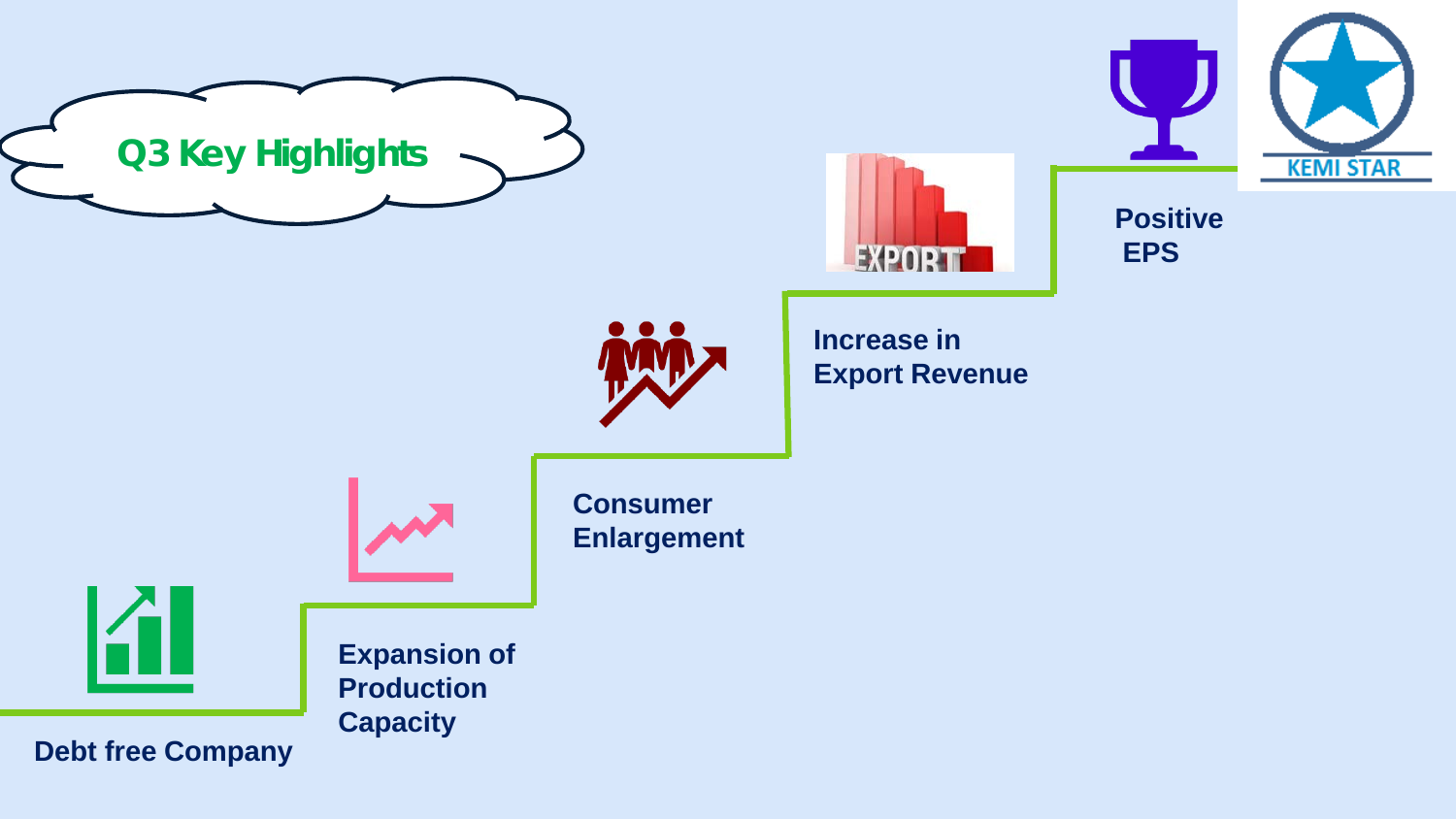### SWOT Analysis



#### STRENGTHS  **Experienced Management**  $\triangleright$  Strong customer base in domestic market and export  $\triangleright$  Skilled work force Environmental clearances.  $\blacktriangleright$  High standards of environment  $\triangleright$  health and safety norms **WEAKNESSES**  High R & D Costs **Lack of quality raw materials in domestic market, hence incurring expenses on import of raw materials. Shift of focus on India due to slow down in supply of chemical products in China due to new environmental policies.**  $\triangleright$  Competitive location of the manufacturing unit. OPPORTUNI TI ES > Unstable market  $\triangleright$  Increased fuel charges  $\triangleright$  Prices of petrochemicals **Probability of environmental issues that may come up in the near future. THREATS**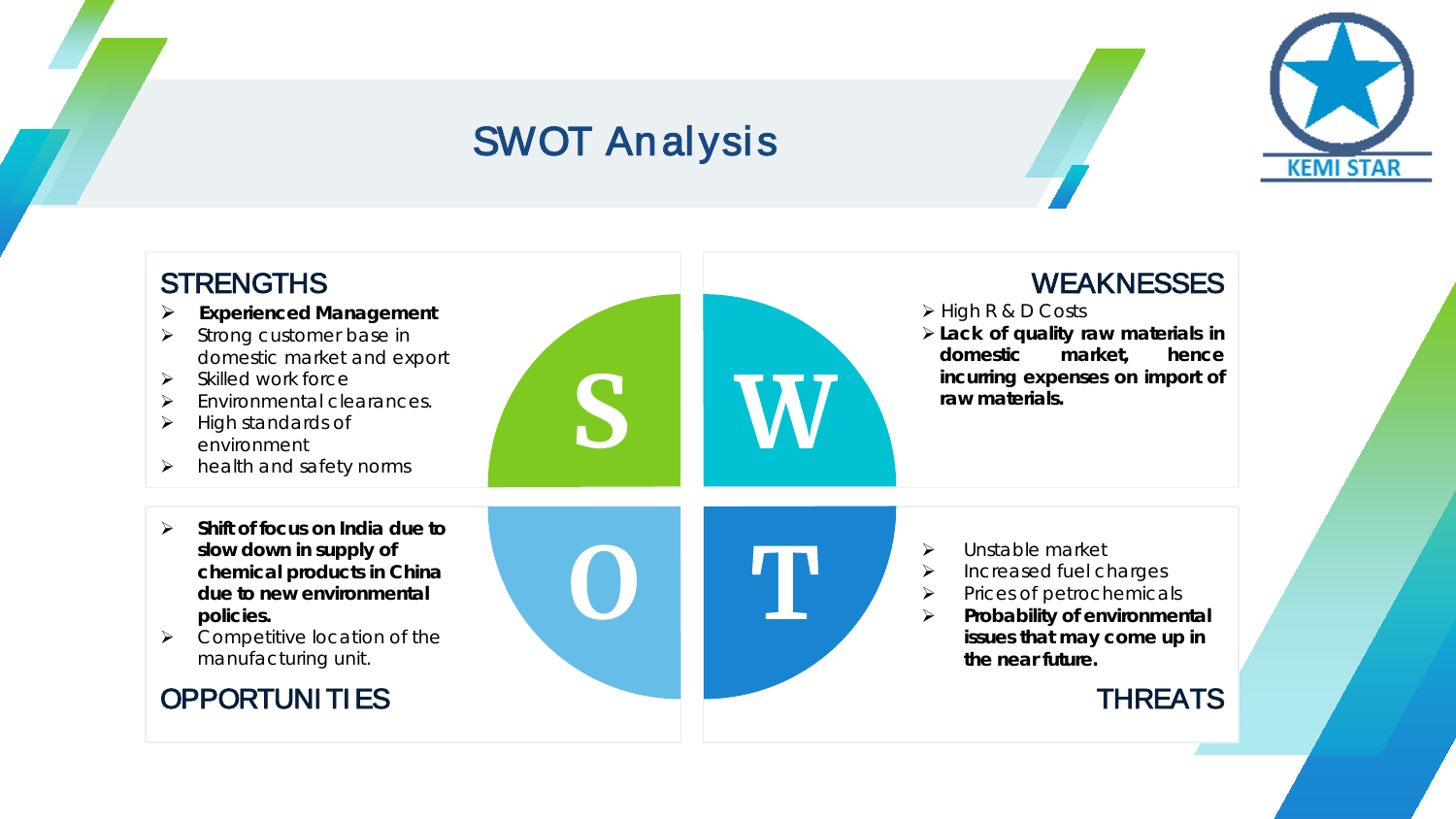### **KEY TO SUCCESS**





#### **Good reputation in the market**

**Own brand value within the industry**

**Skilled and experienced personnel**



**Consistent delivery of Quality Products** 



**Export across the globe such as in US, Mexico, Columbia, Latin America, Turkey & South Africa.**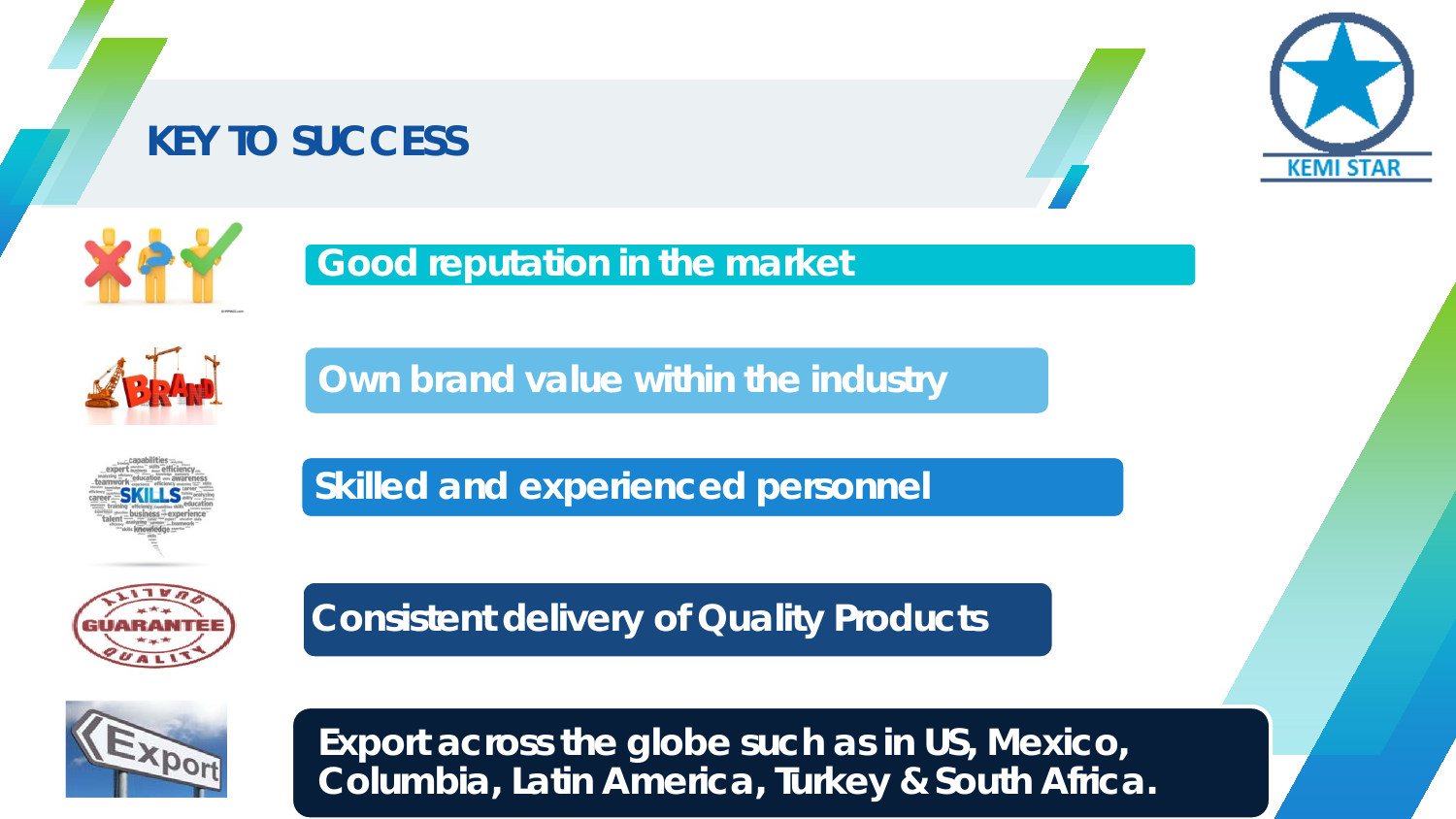

## **ONGOING PROJECT**

- The Project is situated at Dahej, which is a state government promoted industrial area under the PCPIR scheme.
- The size of the acquired land is 27054 sq. mtrs.
- The benefit of having plant in such place is that, the units at Dahej Industrial Estate has locational benefit to manufacture certain chemicals in the entire state of Gujarat, manufacturing of such chemicals are prohibited at any other place except Dahej in Gujarat.
- $\triangleright$  The company has acquired environmental clearances for approx. 70 products
- $\triangleright$  Adequate affluent disposal system in Dahej will benefit the plant.
- Technical know how to undertake the operations at the plant of such size.
- Additional capacity of 1800 MTPA has been installed at the plant situated at Dahej in the Month of June-2021, which will contribute
- increment in sales revenue subject to setting up the production system and quantity.

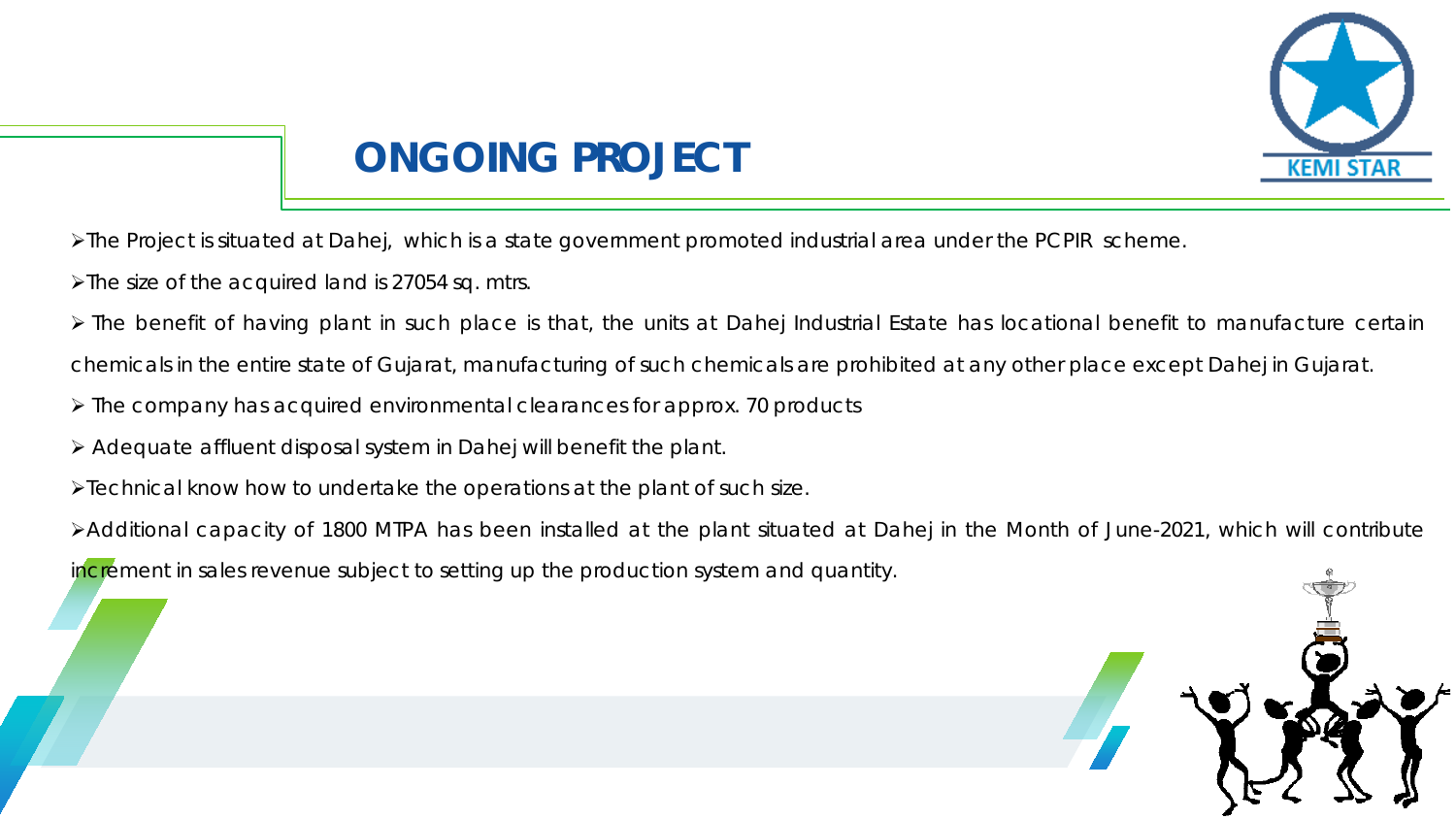#### **Total Revenue (in Lakhs) – Last 3 Quarters (Q3) (Consolidated)**



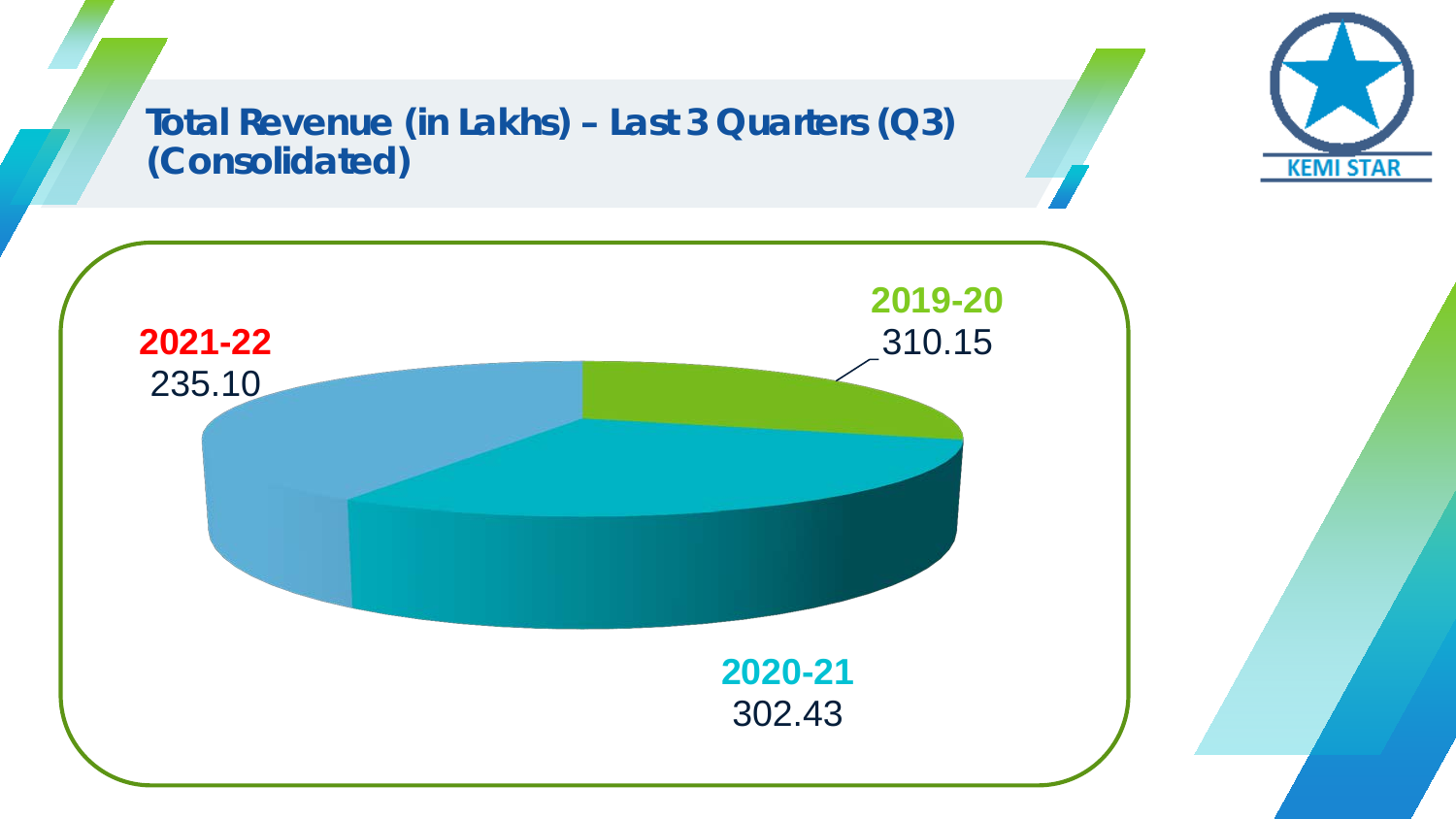#### **EARNINGS BEFORE INTEREST,TAX & DEPRECIATION (Q3) (In Lakhs)**



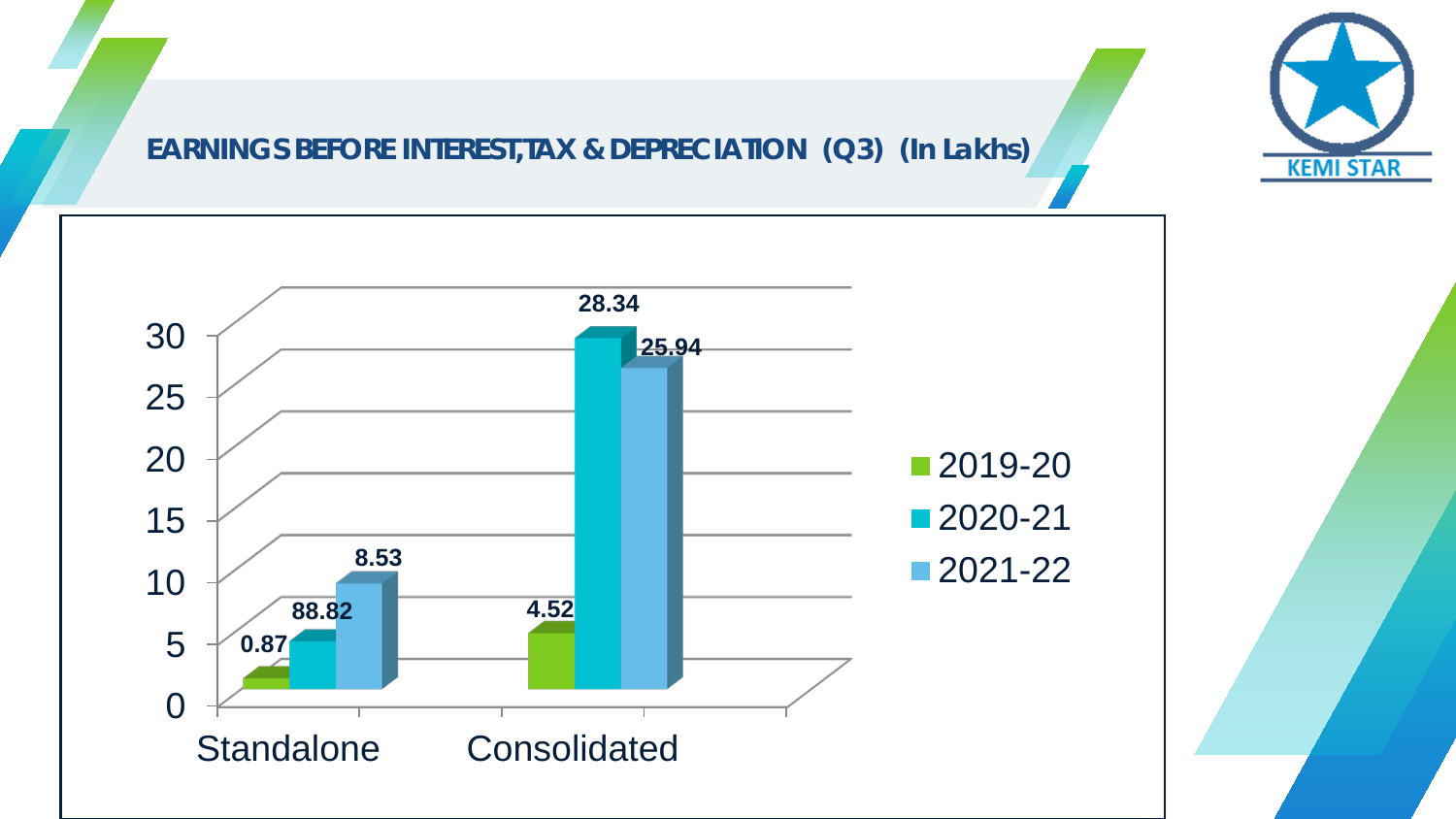

#### Comparison with Peer Group (PAT Standalone **–**Gr owth Rate)

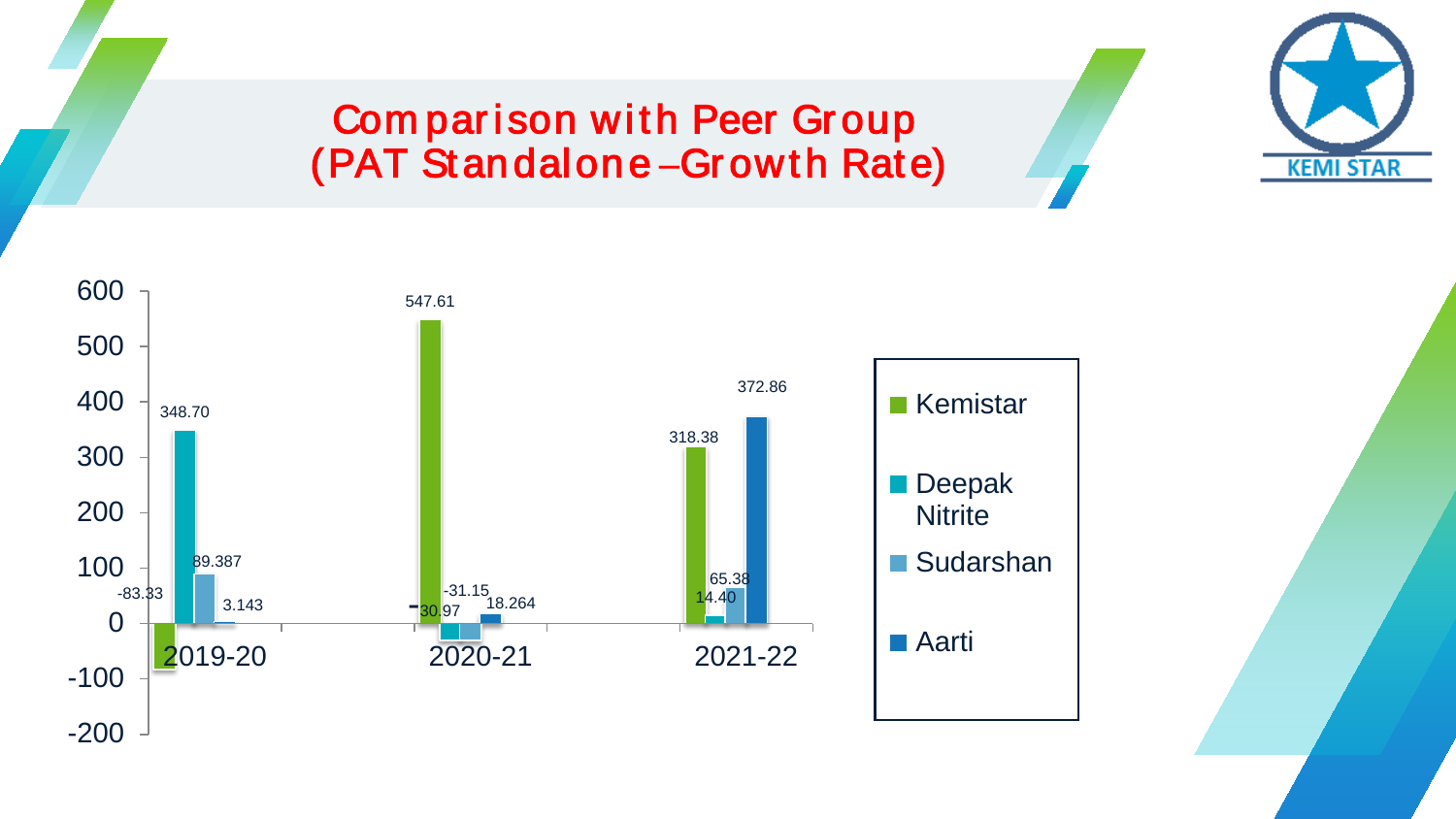